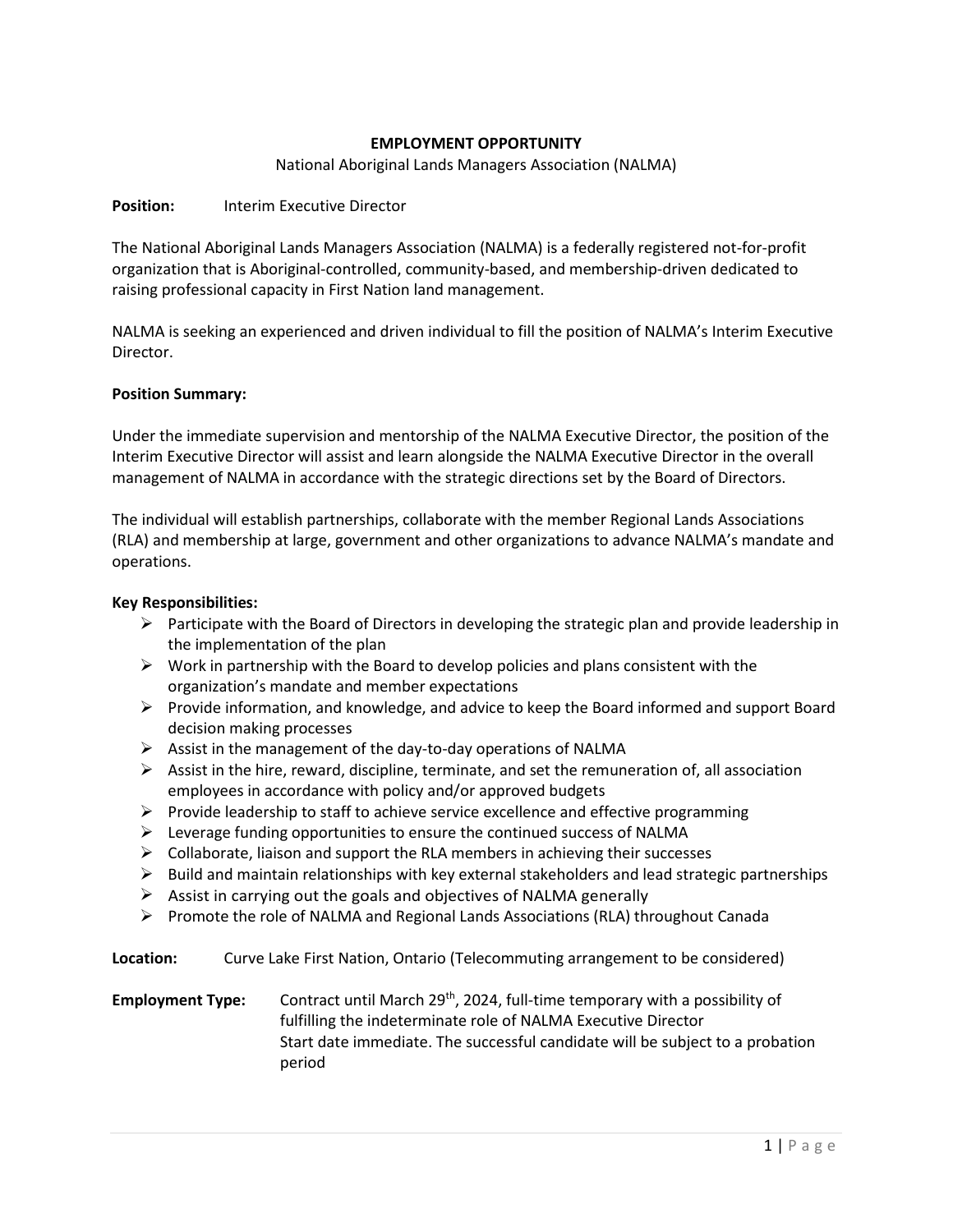| Language:               | English<br>Fluency in English (written, comprehension and oral)<br>Practical ability in an Indigenous (written, comprehension and oral) would be an<br>asset<br>Practical ability in French (written, comprehension and oral) would be an asset |
|-------------------------|-------------------------------------------------------------------------------------------------------------------------------------------------------------------------------------------------------------------------------------------------|
| <b>Closing Date:</b>    | Friday, May 20, 2022, at 4:30 p.m. - Eastern Standard Time (Late applications<br>will not be accepted)                                                                                                                                          |
| <b>Annual Salary:</b>   | \$112,300.00 – health and dental benefits upon successful completion of<br>probationary period (Annual Salary is Non-negotiable)                                                                                                                |
| <b>Job Description:</b> | Available upon request                                                                                                                                                                                                                          |

# **Skills, Knowledge, Competencies: Must possess**

## **Advanced skill level of:**

- **Business**
- **Leadership**
- **Planning and organization**
- **Communications (written & oral)**

## **Advance Knowledge**

- **Strategic Planning**
- **Business Management**
- Non-profit organization and legislative requirements
- **First Nation Lands Management (an asset)**

#### **Advance level of competencies**

- **Physion and Evaluation of business plans, proposals, budgets, reports, and work plans**
- **Human Resource Management**
- **Supervisory**
- **Financial Management**
- **Policy and Procedure development**
- **Proficiency in the use of hardware and software technology primarily in Microsoft Office 365** (Word, Excel, PowerPoint, Outlook, Teams), Adobe Pro, Internet Explorer, various online communication methods and training programs
- **Maintain confidentiality and ensure legislated privacy requirements are met**

#### **Requirements**

- A Bachelor's Degree in Business/Public Administration, Higher Education, or other related field, or an equivalent combination of education and directly related experience; Preference will be given to applicants with a Master's Degree in Business/Public Administration
- **Executive Director: 2 years (preferred)**
- **EXECUTIVE Management of Non-Profit: 1 year (preferred)**
- Working with non-profits in Indigenous Field: 5 years (preferred)
- **E** Community Development in Indigenous Field: 5 years (preferred)
- Working with Indigenous Programs: 5 years (preferred)
- **•** Own transportation and a valid driver's license
- **Willing to work overtime and travel including weekends and evenings**